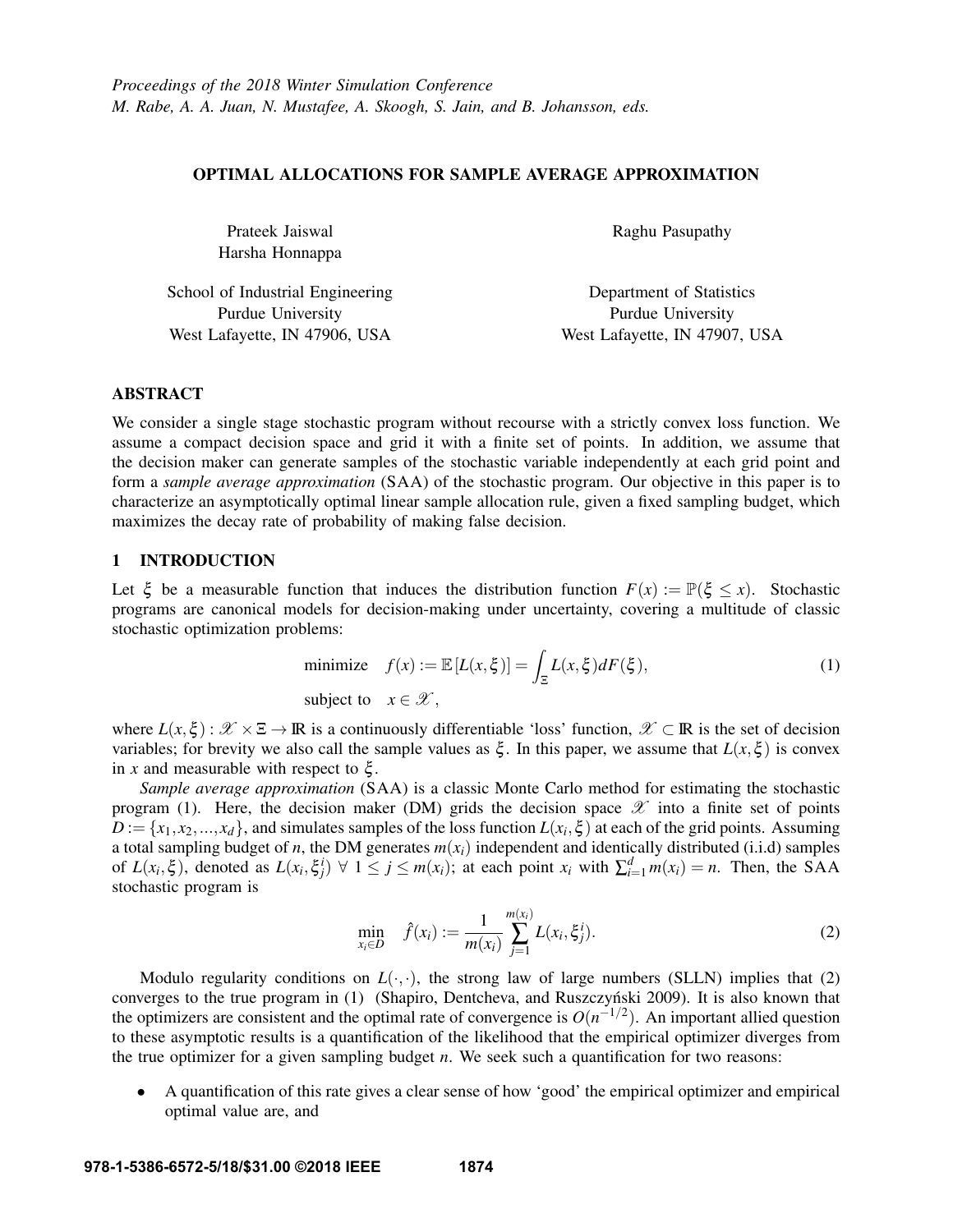• in the simulation context it provides a guideline on how to allocate a limited sampling/computational budget across the design points in *D*.

In this paper, we focus on the latter issue. In general, it is a formidable task to compute the likelihood for a fixed budget; in full generality, one requires tight concentration bounds in order to make meaningful predictions about budget allocations. Instead, in this paper we establish a large deviations principle (LDP) satisfied by the Monte Carlo estimator (2) as the sampling budget tends to infinity. For the definition of LDP, we refer the readers to section 1.2 of Dembo and Zeitouni (2010).

It is important here to differentiate between the optimally computing budget allocation (OCBA) method for selecting an optimal system from a finite set of systems (Chen et al. 2000; Glynn and Juneja 2004) and our approach to SAA problem. In OCBA, there is no topology associated with the finite set of systems unlike SAA. In addition, OCBA approach only considers probability of selecting suboptimal system due to random sampling errors, whereas our framework also takes into account the discretization error.

### 1.1 Our Contributions

Our main objective is the derivation of an optimal allocation of the sampling budget across the design points such that a canonical LD rate is achieved at the optimizer of (2). In particular, we seek what we term as 'linear' allocation rules where  $m(x) = \alpha_x n$ , where  $\alpha_x \in [0,1]$  and  $\sum_{x \in D} \alpha_x = 1$ .

We make the simplifying assumption that the DM can sample independently from each design point  $x \in D$ . In effect, this allows an 'embarrassingly' parallel implementation of the SAA estimation, where 'slave' machines compute  $\hat{f}(x)$  with  $m(x)$  samples, and communicate the result to a central 'master' machine that coordinates the budget allocation and aggregates the calculations to compute (2).

Now let  $\hat{x}_n := \arg\min_{x_i \in D} \hat{f}(x_i)$ ,  $\hat{x} := \arg\min_{x_i \in D} f(x_i)$ , and  $x^* := \arg\min_{x \in \mathcal{X}} f(x)$ . As noted before, the Monte Carlo empirical objective converges to the population objective as  $n \to \infty$  for any linear allocation rule, and consequently one expects that  $\hat{x}_n \to \hat{x}$  almost surely (a.s.) as  $n \to \infty$ . Since the objective is assumed to be continuously differentiable, it follows that  $f(\hat{x}_n) \to f(\hat{x})$  a.s. as  $n \to \infty$ . With this information, we establish the canonical LD rate function satisfied by the optimal value of (2) as a function of some linear allocation rule and in the limit of a large sampling budget. This result follows from the Gärtner-Ellis theorem, and does not involve any analytical subtleties in light of our assumptions. However, the rate function has not appeared in the literature before, and might be of interest more generally. The proof proceeds in two steps. We first characterize the LD rate of the likelihood of mis-ordering the SAA empirical estimates at any two points in the decision space *D*. Next, we use this result to establish our main result on the LD rate on the likelihood that the objective value  $f(\hat{x}_n)$  at the SAA optimizer  $\hat{x}_n$  in (2) is at least  $\varepsilon > 0$  worse than the true value  $f(x^*)$ , in the large budget limit.

We next provide structural results on the LD rate function, in particular demonstrating that it is strictly concave in the allocation rule  $\alpha := (\alpha_x, x \in D)$ . Consequently, there exists a unique optimal linear allocation rule. This result, of course, presumes that the master machine has complete information about the statistics of the expected loss function - in particular, we assume the existence of a cumulant generating function. In practice, this is not an implementable policy, since the DM only has access to a Monte Carlo simulator. We next design two recursive algorithms that optimize the LD rate function as samples accumulate. The first algorithm parallels Algorithm 2 in Hunter and Pasupathy (2013) and is applicable when a closed form expression for the rate function for the mis-ordering likelihood is available. When such an expression is available the problem is really one of ranking and selection (R&S). In general SAA problems, closed-forms are not easy to compute and this too must be estimated. Our second algorithm is an 'expectation-maximization' style recursive algorithm. We illustrate these algorithms with numerical simulation results.

The remainder of the paper is organized as follows. We begin in Section 3 by proving the LDP satisfied by the SAA estimator. In Section 4 we derive structural properties of the LD rate function as function of the linear allocation rule, and exhibit the variational optimization problem to find the optimal linear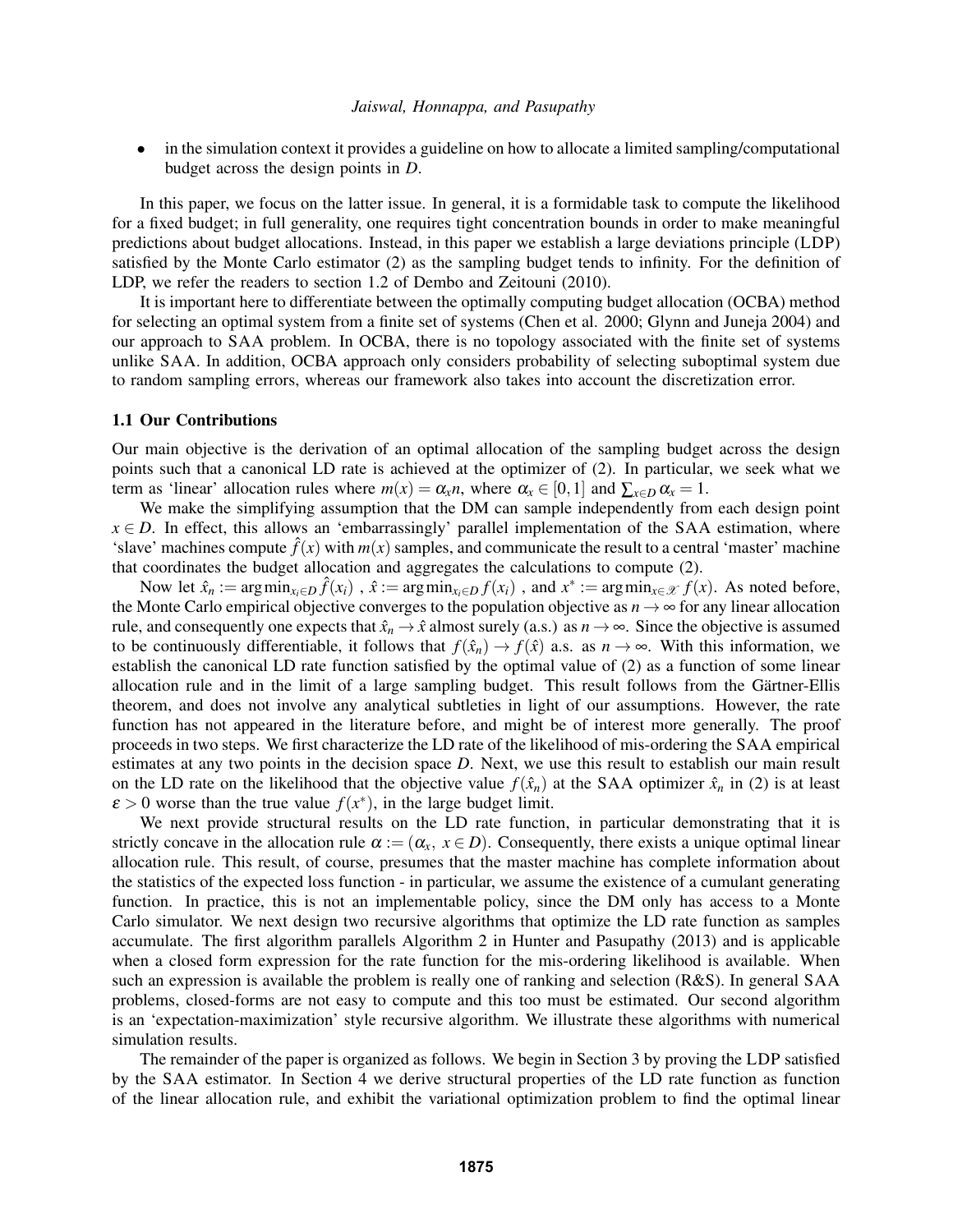allocation rule. We then derive a recursive algorithm for computing the optimal allocation rule on a sample path (and fixed sampling budget), and illustrate the algorithm, on three different example problems. We end with comments on several future directions for this paper.

## 2 NOTATIONS AND PRELIMINARIES

We assume there exists a probability sample space  $(\Omega, \Xi, \mathbb{P})$ , and define  $\xi$  with respect to this space. The indicator function of a set is represented by  $\mathbb{I}_{\{.\}}$  and  $|\cdot|$  denotes the greatest integer function. We define a 'regret' function

$$
[f(\hat{x}_n) - f(x^*)] = [f(\hat{x}_n) - f(\hat{x})] + [f(\hat{x}) - f(x^*)],
$$
\n(3)

where the first term on the right hand side is the *Sampling Error* and the latter term the *Discretization Error*. We make a few assumptions to guarantee the existence of the LD rate function. We assume that the loss function  $L(\cdot, \cdot)$  satisfies

**Assumption 1** *L*(*x*,  $\xi$ ) is not a point mass at  $f(x)$  for all  $x \in \mathcal{X}$  and for some continuously differentiable function *f*.

**Assumption 2** The cumulant generating function (CGF) of  $L(\cdot,\xi)$  is well defined and finite for all  $x \in \mathcal{X}$ , that is

$$
\Lambda(x,\theta):=\log\mathbb{E}\left[e^{\theta L(x,\xi)}\right]<\infty\quad\forall\theta\in\mathbb{R},\quad\forall x\in\mathscr{X}.
$$

When the loss function  $L(\cdot,\xi)$  is bounded above by  $\xi$  and the CGF of  $\xi$  is well defined and finite, the above assumption is trivially satisfied.

Assumption 3 Let  $H_x(\Lambda) := \{ \theta : \Lambda(x, \theta) < \infty \}$   $\forall x \in \mathcal{X}$  be such that the origin belongs to the interior of *H<sub>x</sub>*( $\Lambda$ ). Furthermore, we also assume that  $\Lambda(x, \theta)$  is steep, that is  $\lim_{n \to \infty}$ ∂Λ(*x*,θ)  $\partial \theta$  $\Big|_{\theta=\theta_n} = \infty$ , for any sequence  $\theta_n$  in the interior of  $H_x(\Lambda)$ , which converges to a boundary point of  $H_x(\Lambda) \ \forall \ x \in \mathcal{X}$ .

## 3 LARGE DEVIATIONS FOR SAA

In this section we establish an LDP satisfied by the regret function. Let  $x, y \in D$  and consider the Monte Carlo estimates  $\hat{f}(x)$  and  $\hat{f}(y)$ . Our first result establishes a LD rate function for the likelihood that  $\hat{f}(x)$ and  $\hat{f}(y)$  are mis-ordered in the large budget limit.

**Lemma 1** Fix  $\gamma > 0$  and  $x, y \in D$ . Then, under Assumptions 1, 2 and 3,

$$
\lim_{n\to\infty}\frac{1}{n}\log\mathbb{P}(\hat{f}(y)-\hat{f}(x)\geq\gamma)=-I(\gamma,\alpha_x,\alpha_y)\mathbb{I}_{\{f(y)-f(x)<\gamma\}},
$$

where  $I(\gamma,\alpha_{x},\alpha_{y}) := \sup_{t \in R} \left( t\gamma - \alpha_{y}\Lambda\left(y,\frac{t}{\alpha}\right) \right)$ α*y*  $\int -\alpha_x \Lambda\left(x, -\frac{t}{\alpha}\right)$  $\frac{t}{\alpha_{\rm x}}\bigg)\bigg).$ 

*Proof.* Let  $Y_n := n(\hat{f}(y) - \hat{f}(x))$ , and observe that for any  $t \in \mathbb{R}$ 

$$
\mathbb{E}[e^{tY_n}] = \mathbb{E}\left[\exp\left(t\sum_{i=1}^{\lfloor \alpha_y n \rfloor} \frac{L(y,\xi_i^y)}{\alpha_y} - t\sum_{j=1}^{\lfloor \alpha_x n \rfloor} \frac{L(x,\xi_i^x)}{\alpha_x}\right)\right]
$$

$$
= \mathbb{E}\left[\exp\left(t\frac{L(y,\xi)}{\alpha_y}\right)\right]^{\lfloor \alpha_y n \rfloor} \mathbb{E}\left[\exp\left(-t\frac{L(x,\xi)}{\alpha_x}\right)\right]^{\lfloor \alpha_x n \rfloor}
$$

,

where the last equality follows from the fact that we sample independently at every design point. Next, using the fact that  $\lim_{n\to\infty} |\alpha_i n|/n = \alpha_i$  observe that

$$
\lim_{n\to\infty}\frac{1}{n}\log\mathbb{E}\left[e^{tY_n}\right]=\alpha_{y}\log\mathbb{E}\left[\exp\left(t\frac{L(y,\xi)}{\alpha_{y}}\right)\right]+\alpha_{x}\log\mathbb{E}\left[\exp\left(-t\frac{L(x,\xi)}{\alpha_{x}}\right)\right]=:\varphi(t,\alpha_{x},\alpha_{y})\quad\forall t\in\mathbb{R}.
$$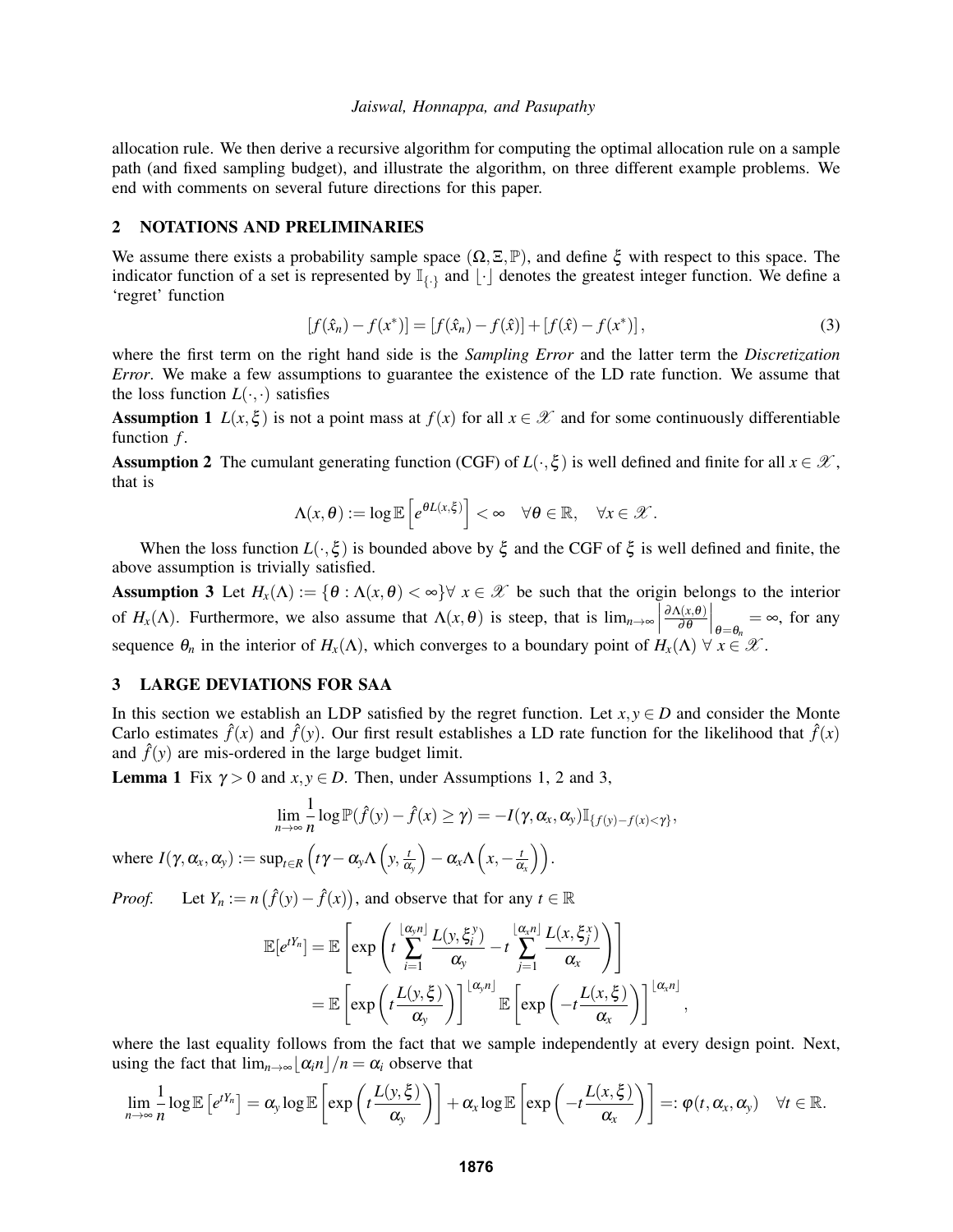By Assumption 2,  $\varphi(t, \alpha_x, \alpha_y) < \infty$   $\forall t \in \mathbb{R}$ . Together with Assumption 3 it follows that the Gärtner– Ellis Theorem holds (Dembo and Zeitouni 2010), and the lemma is proved with good rate function  $I(z, \alpha_x, \alpha_y) := \sup_{t \in R} (tz - \varphi(t, \alpha_x, \alpha_y))$ . Since  $I(z, \alpha_x, \alpha_y)$  is strictly convex in *z* and attains the minimum value 0 precisely at  $f(y) - f(x)$ , Therefore,  $\inf_{z \in [\gamma, \infty)} I(z, \alpha_x, \alpha_y) = I(\gamma, \alpha_x, \alpha_y) \mathbb{I}_{\{f(y) - f(x) < \gamma\}}$ .  $\Box$ 

The next two lemmas are crucial for establishing the main result of this section. **Lemma 2** Fix  $k \in \mathbb{N}$  and let  $\{a_i^n\} \subset \mathbb{R}$  be arbitrary sequences for  $1 \le i \le k$ . Then

$$
\liminf_{n\to\infty} \max\{a_1^n,a_2^n,\ldots,a_k^n\} \ge \max\{\liminf_{n\to\infty}a_1^n,\liminf_{n\to\infty}a_2^n,\ldots,\liminf_{n\to\infty}a_k^n\}.
$$

*Proof.* First observe that for any  $i \in \{1, 2, ..., k\}$  max  $\{a_1^n, a_2^n, ..., a_k^n\} \ge a_i^n$ . Therefore,  $\liminf_{n \to \infty} \max\{a_1^n, a_2^n, ..., a_k^n\}$ ...,*a*<sup>*n*</sup></sup> $\}$  ≥ liminf<sub>*n*→∞ *a*<sup>*n*</sup></sub>. Since this holds for any *i* ∈ {1,2,...,*k*}, the lemma follows.

**Lemma 3** Let  $\{a_i^n\} \subset \mathbb{R}$  for  $i = 1, 2$  be arbitrary sequences. Then,

$$
\liminf_{n\to\infty}(a_1^n+a_2^n)\geq \liminf_{n\to\infty}a_1^n+\liminf_{n\to\infty}a_2^n.
$$

*Proof.* The proof follows from the definition of liminf and infimum inequality.

We now turn to main result, which establishes an LDP for the regret  $(3)$ . **Theorem 1** Fix  $\varepsilon > 0$ . Under Assumptions 1, 2 and 3 the regret (3) satisfies

$$
\lim_{n\to\infty}\frac{1}{n}\log\mathbb{P}(f(\hat{x}_n)-f(x^*)\geq \varepsilon)=-J(\varepsilon),
$$

 $\text{where } J(\varepsilon) := \min_{x \in Q(\delta)} \sum_{y \in D} I(\alpha_x, \alpha_y) \mathbb{I}_{\{f(y) < f(x)\}}, \ I(\alpha_x, \alpha_y) := \sup_{t \in R} \left( -\alpha_y \Lambda(y, \frac{t}{\alpha_y}) \right)$  $(\frac{t}{\alpha_y})-\alpha_x\Lambda(x,-\frac{t}{\alpha_y})$  $\frac{t}{\alpha_x})\bigg),$ and  $Q(\delta) := \{x \in D : f(x) > f(x^*) + \varepsilon\}.$ 

*Proof.* Recall that our objective is to characterize the rate of decay of the likelihood of the rare event,

$$
\{f(\hat{x}_n) - f(x^*) > \varepsilon\}.
$$
\n(4)

Observe that

$$
\mathbb{P}(f(\hat{x}_n) - f(x^*) > \varepsilon) = \mathbb{P}(f(\hat{x}_n) - f(\hat{x}) + f(\hat{x}) - f(x^*) > \varepsilon)
$$
  
= 
$$
\mathbb{P}(f(\hat{x}_n) - f(\hat{x}) > \delta)),
$$

where  $\delta := \varepsilon - (f(\hat{x}) - f(x^*))$ , and  $f(\hat{x}) - f(x^*)$  is the non-random discretization error. From the definition of  $Q(\delta)$  set observe that the event  $\{f(\hat{x}_n) - f(\hat{x}) > \delta\}$  is equivalent to  $\{\hat{x}_n \in Q(\delta)\}\)$ . Now, using the definition of  $\hat{x}_n$ , observe the equivalence

$$
\{\hat{x}_n \in Q(\delta)\} = \bigcup_{x \in Q(\delta)} \bigcap_{y \in D} \{\hat{f}(x) \leq \hat{f}(y)\}.
$$

Therefore, it straightforwardly follows that

$$
\max_{x \in Q(\delta)} \mathbb{P}\left(\bigcap_{y \in D} \left\{\hat{f}(x) \leq \hat{f}(y)\right\}\right) \leq \mathbb{P}(f(\hat{x}_n) - f(x^*) > \varepsilon) \leq \sum_{x \in Q(\delta)} \mathbb{P}\left(\bigcap_{y \in D} \left\{\hat{f}(x) \leq \hat{f}(y)\right\}\right).
$$
 (5)

 $\Box$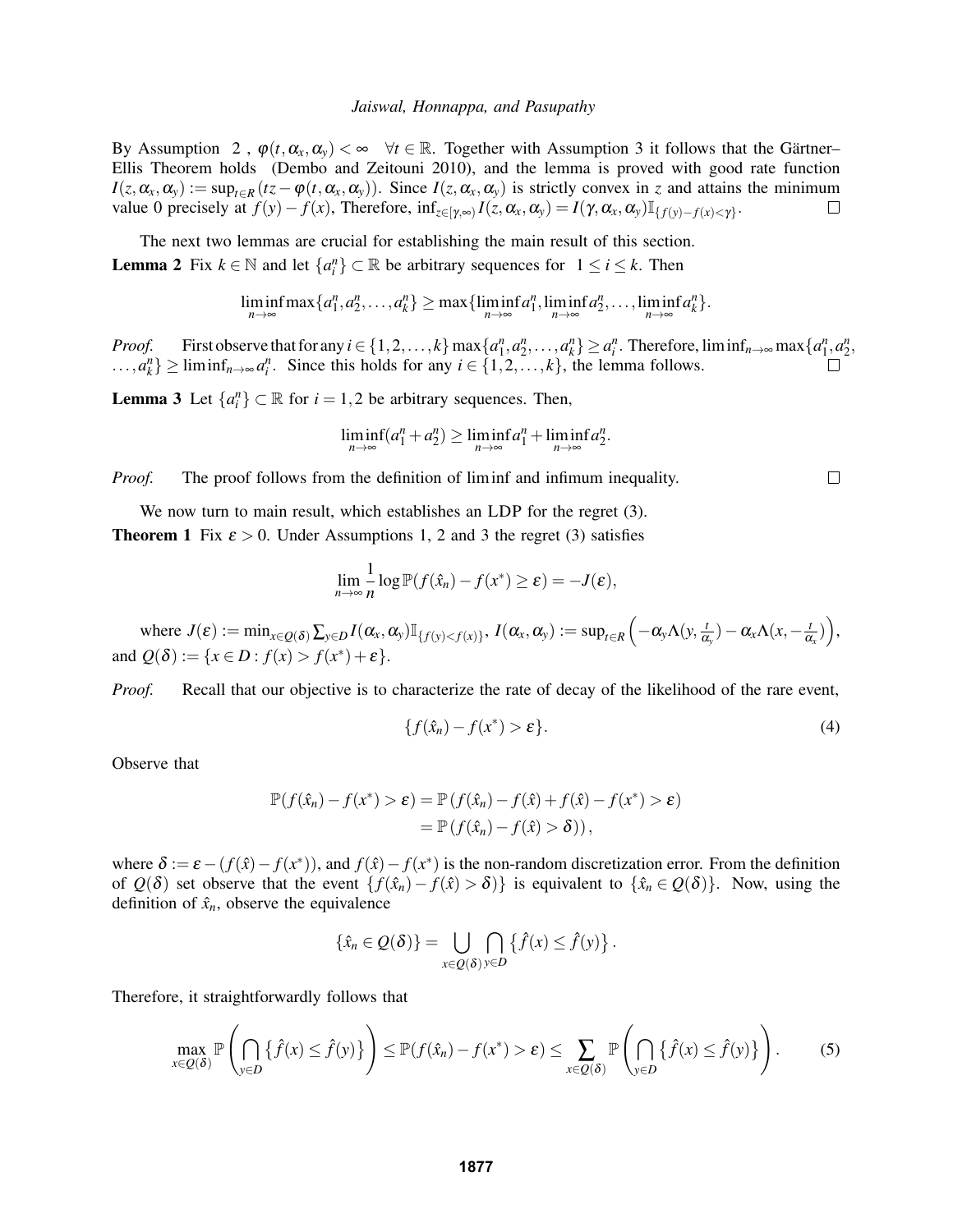Now, since the set  $Q(\delta)$  is finite, Lemma 1.2.15 of Dembo and Zeitouni (2010) implies

$$
\limsup_{n \to \infty} \frac{1}{n} \log \mathbb{P}(f(\hat{x}_n) - f(x^*) > \varepsilon) \le \limsup_{n \to \infty} \frac{1}{n} \log \sum_{x \in Q(\delta)} \mathbb{P}\left(\bigcap_{y \in D} \{\hat{f}(x) \le \hat{f}(y)\}\right)
$$

$$
= \max_{x \in Q(\delta)} \limsup_{n \to \infty} \frac{1}{n} \log \mathbb{P}\left(\bigcap_{y \in D} \{\hat{f}(x) \le \hat{f}(y)\}\right)
$$

$$
\le \max_{x \in Q(\delta)} \sum_{y \in D} \limsup_{n \to \infty} \frac{1}{n} \log \mathbb{P}\left(\hat{f}(x) \le \hat{f}(y)\right), \tag{6}
$$

where the last inequality follows from the fact that sampling is independent at each of the design points. Next, for the lower bound, the monotonicity of the logarithm function and the sampling independence implies

$$
\liminf_{n \to \infty} \frac{1}{n} \log \mathbb{P}(f(\hat{x}_n) - f(x^*) > \varepsilon) \ge \liminf_{n \to \infty} \frac{1}{n} \log \max_{x \in Q(\delta)} \mathbb{P}\left(\bigcap_{y \in D} \{\hat{f}(x) \le \hat{f}(y)\}\right)
$$

$$
\ge \max_{x \in Q(\delta)} \sum_{y \in D} \liminf_{n \to \infty} \frac{1}{n} \log \mathbb{P}\left(\hat{f}(x) \le \hat{f}(y)\right),\tag{7}
$$

where the final inequality follows from Lemmas 2 and 3. Finally, the theorem follows from an application of Lemma 1 to  $(6)$  and  $(7)$ .  $\Box$ 

Some comments are in order for this result. First, observe that the fact that we assume a finite grid  $D \subset \mathcal{X}$  implies that the LD rate function is well-defined. Furthermore, it can be anticipated that the rate function can be established even with a countable grid. Second, the set  $O(\delta)$  is critical for establishing the limit. This is the set of design points in the grid *D* that are  $\varepsilon$  worse than the *optimal* design point  $x^* \in \mathcal{X}$ . Thus, the rate function  $J(\varepsilon)$  identifies the dominant point on the boundary of the set  $Q(\delta)$  that  $\hat{x}_n$  is most likely to diverge away from  $x^*$ . The form of  $J(\varepsilon)$  indicates that it is a composition of the closest point in  $Q(\delta)$  to each design point in *D* that is most likely to cause a mis-ordering.

## 4 OPTIMAL LINEAR ALLOCATION RULE

In this section, we identify an (asymptotically) optimal linear allocation rule that optimizes the rate function in Theorem 1. Note that this optimization is *post hoc* in the sense that the rate function is identified for an arbitrary allocation. The optimal allocation maximizes the rate at which the log likelihood of misordering the empirical optimizer approaches zero. First, we show that the rate function obtained in Theorem 1 is strictly concave and thus has a unique maximizer. Let  $J(\alpha_x, \alpha_y, t) := \left(\alpha_y \Lambda\right(y, \frac{t}{\alpha_y})$ α*y*  $\int +\alpha_x\Lambda\left(x,-\frac{t}{\alpha}\right)$  $\frac{t}{\alpha_x}$ ) for brevity.

**Lemma 4** 
$$
I(\alpha_x, \alpha_y) = \sup_{t \in R} \left( -\alpha_y \Lambda \left( y, \frac{t}{\alpha_y} \right) - \alpha_x \Lambda \left( x, -\frac{t}{\alpha_x} \right) \right)
$$
, is strictly concave  $\forall \{ \alpha_x, \alpha_y \} \in [0, 1] \times [0, 1]$ .

*Proof.* Observe that proving  $I(\alpha_x, \alpha_y)$  is concave in  $\alpha_x$  and  $\alpha_y$  is equivalent to proving

$$
\inf_{t\in R}\left(\alpha_{y}\Lambda\left(y,\frac{t}{\alpha_{y}}\right)+\alpha_{x}\Lambda\left(x,-\frac{t}{\alpha_{x}}\right)\right)=\inf_{t\in R}J(\alpha_{x},\alpha_{y},t)
$$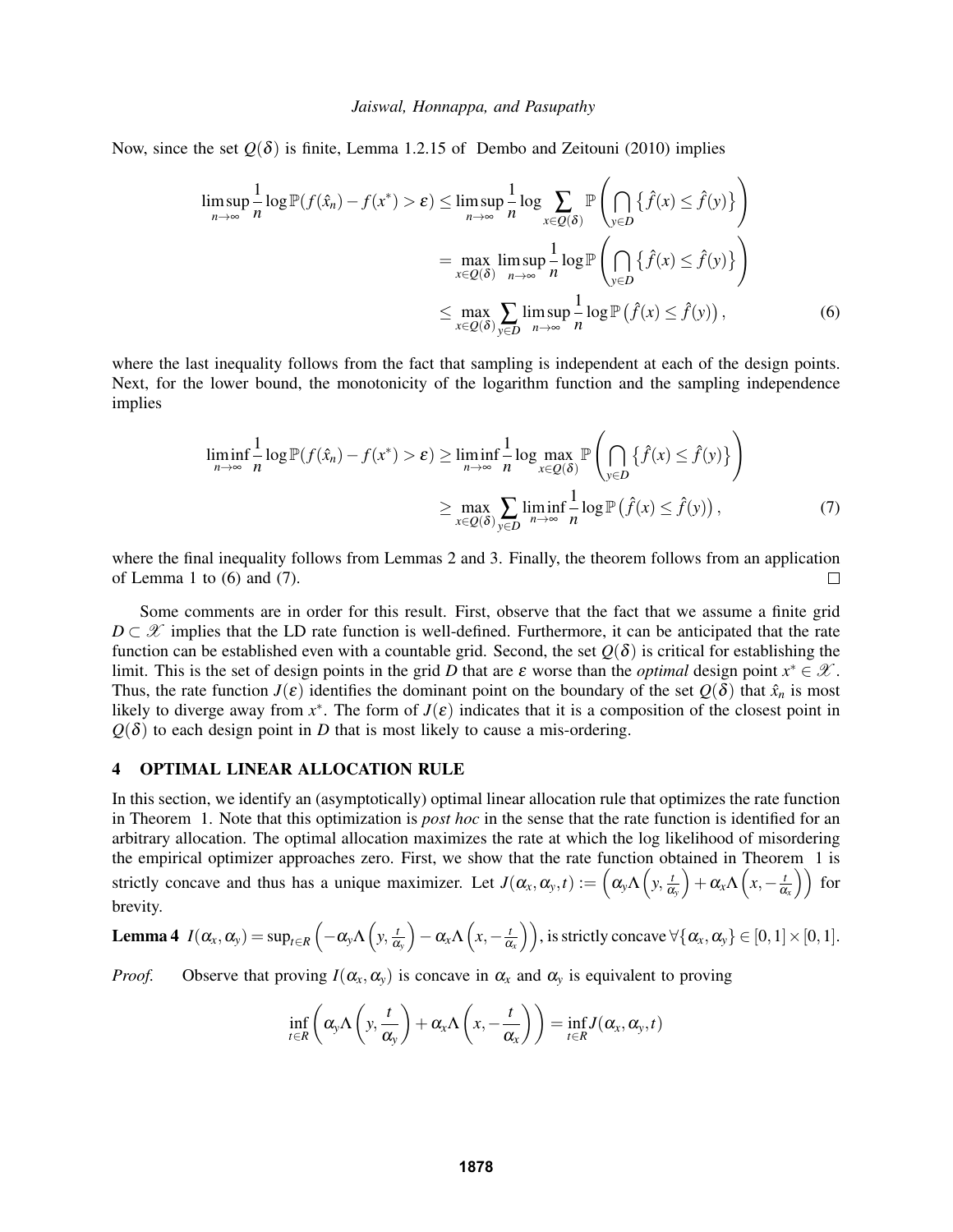is convex  $\forall \alpha_x, \alpha_y \in [0,1] \times [0,1]$ . First, we demonstrate that  $\alpha_y \Lambda \left( y, \frac{t}{\alpha} \right)$ α*y* ) is convex in *t* and  $\alpha_{y}$ . Using the definition of  $\Lambda(\cdot,t)$  we have

$$
\frac{\partial^2}{\partial \alpha_y^2} \alpha_y \Lambda \left( y, \frac{t}{\alpha_y} \right) = \frac{t^2}{\alpha_y^3} \left\{ \frac{\mathbb{E} \left[ \exp \left( t \frac{L(y, \xi)}{\alpha_y} \right) L(y, \xi)^2 \right]}{\mathbb{E} \left[ \exp \left( t \frac{L(y, \xi)}{\alpha_y} \right) \right]} - \frac{\mathbb{E} \left[ \exp \left( t \frac{L(y, \xi)}{\alpha_y} \right) L(y, \xi) \right]^2}{\mathbb{E} \left[ \exp \left( t \frac{L(y, \xi)}{\alpha_y} \right) \right]^2} \right\} > 0. \tag{8}
$$

Observe that the expression on the right hand side of (8) is the variance of  $L(y,\xi)$ , with respect to the 'twisted' distribution,

$$
\frac{\exp\left(t\frac{L(y,\xi)}{\alpha_y}\right)dF(\xi)}{\mathbb{E}\left[\exp\left(t\frac{L(y,\xi)}{\alpha_y}\right)\right]},
$$

and the overall expression is strictly positive since  $t^2/\alpha_y^3 > 0$ . It follows that  $\alpha_y \Lambda(y, \frac{t}{\alpha})$ α*y* ) is strictly convex in  $\alpha_{y}$ . Similarly, observe that  $\alpha_{x} \Lambda \left(x, -\frac{t}{\alpha}\right)$ α*x* ) is strictly convex in  $\alpha_x$ . Consequently, it is straightforward to see that the Hessian of  $J(\alpha_x, \alpha_y, t)$   $\forall t \in \mathbb{R}$  is positive definite. Therefore,  $J(\alpha_x, \alpha_y, t)$  is strictly convex  $\forall \alpha_x, \alpha_y \in [0,1] \times [0,1]$ . We also know that the cumulant generating function is convex in *t* in general, but it is strictly convex due to Assumption 1. Since the sum of two strictly convex function is strictly convex,  $J(\alpha_x, \alpha_y, t)$  is strictly convex  $\forall t \in \mathbb{R}$ .

Next, observe that for any  $\eta > 0$ , there exists a  $t \in \mathbb{R}$ , such that for a given  $\alpha_x, \alpha_y \in [0,1] \times [0,1]$ ,

$$
J(\alpha_{x},\alpha_{y},t)\leq -I(\alpha_{x},\alpha_{y})+\eta.
$$

We now follow the arguments in Sec. 3.2.5 of Boyd and Vandenberghe (2004). For any  $\beta \in [0,1]$  and  $\alpha^{j}_{x}, \alpha^{j}_{y} \in [0,1] \times [0,1], j = 1,2,$ 

$$
-I(\beta \alpha_x^1 + (1-\beta)\alpha_x^2, \beta \alpha_y^1 + (1-\beta)\alpha_y^1) = \inf_{t \in \mathbb{R}} J(\beta \alpha_x^1 + (1-\beta)\alpha_x^2, \beta \alpha_y^1 + (1-\beta)\alpha_y^1, t)
$$
  
\n
$$
\leq J(\beta \alpha_x^1 + (1-\beta)\alpha_x^2, \beta \alpha_y^1 + (1-\beta)\alpha_y^1, \beta t_1 + (1-\beta)t_2)
$$
  
\n
$$
< \beta J(\alpha_x^1, \alpha_y^1, t_1) + (1-\beta)J(\alpha_x^2, \alpha_y^2, t_2)
$$
  
\n
$$
\leq -\beta I(\alpha_x^1, \alpha_y^1) - (1-\beta)I(\alpha_x^2, \alpha_y^2) + \eta,
$$

where penultimate inequality follows from Jensen's inequality. Since  $\eta$  is arbitrary, it follows that  $I(\alpha_x, \alpha_y)$ is strictly concave.

**Lemma 5** min<sub> $x \in Q(\delta)$ </sub>  $\sum_{y \in D} I(\alpha_x, \alpha_y) \mathbb{I}_{\{f(y) < f(x)\}}$  is strictly concave in  $\{\alpha_1, \alpha_2, \dots \alpha_d\} \in [0, 1]^d$ .

*Proof.* From Lemma 4 and the fact that the minimum of strictly concave functions preserves strict concavity, the proposition follows.  $\Box$ 

**Theorem 2** The following constraint maximization problem is strictly concave,

$$
\max_{\{\alpha_1,\alpha_2,\dots,\alpha_d\}} \min_{x \in \mathcal{Q}(\delta)} \sum_{y \in D} I(\alpha_x,\alpha_y) \mathbb{I}_{\{f(y) < f(x)\}},
$$
\nsuch that

\n
$$
\sum_{i=1}^d \alpha_i = 1, \ \alpha_i \in [0,1] \forall i \in \{1,2,\dots,d\}.
$$

*Proof.* The proof immediately follows from Lemma 5.

Hence, the optimal allocation strategy is the solution of (9). Next, we illustrate this optimization for specific cases.

 $\Box$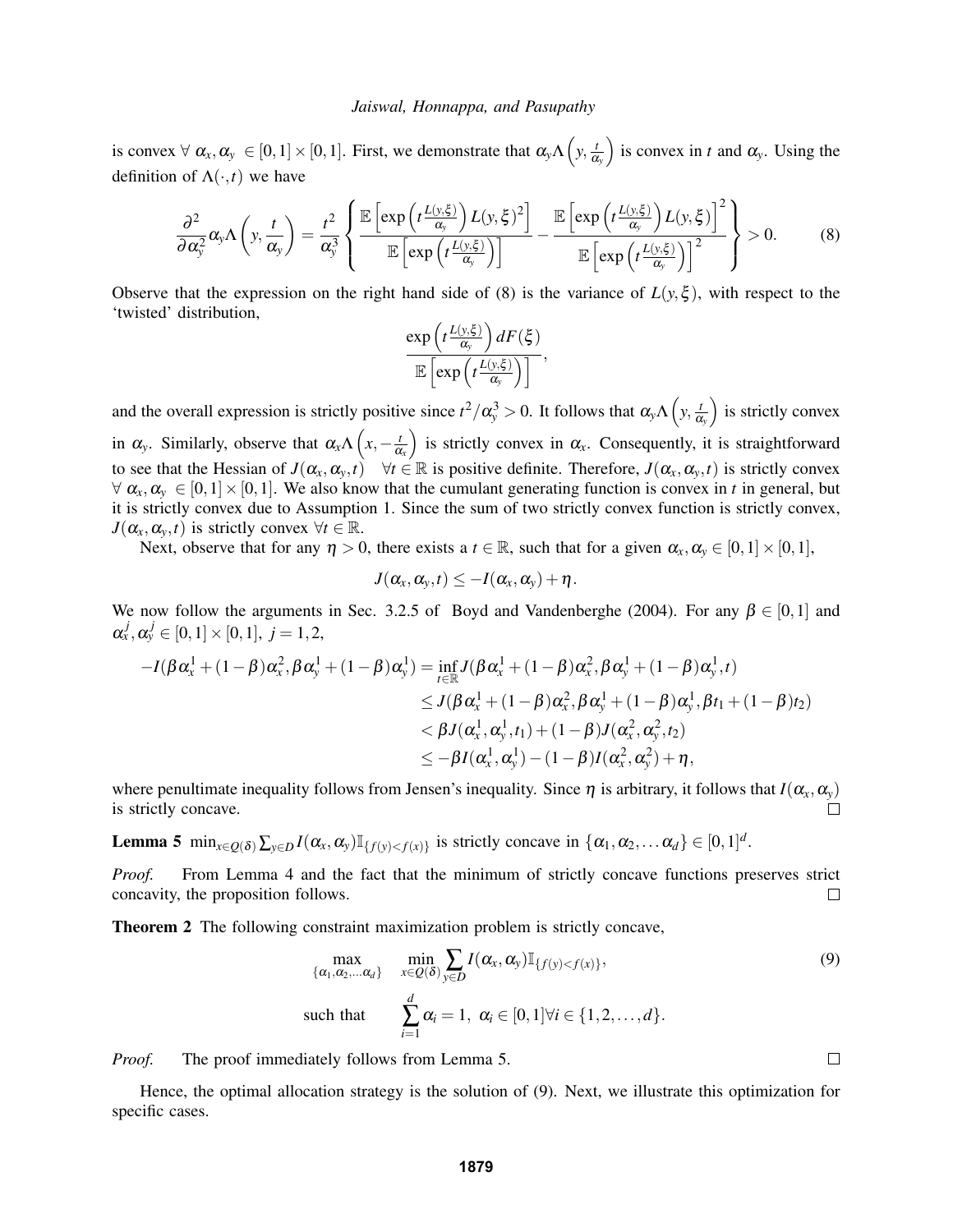### Example 1: Normal Distribution

Assume that  $L(x,\xi) \sim \mathcal{N}(f(x),\sigma^2(x))$ , and observe that

$$
I(\alpha_x, \alpha_y) = \sup_{t \in R} \left( -\alpha_y \Lambda \left( y, \frac{t}{\alpha_y} \right) - \alpha_x \Lambda \left( x, -\frac{t}{\alpha_x} \right) \right)
$$
  
= 
$$
\frac{1}{2} (f(x) - f(y))^2 \left( \frac{\sigma^2(y)}{\alpha_y} + \frac{\sigma^2(x)}{\alpha_x} \right)^{-1}.
$$
 (10)

Therefore, using Theorem 1, the LDP for a given  $\varepsilon > 0$  is

$$
\lim_{n\to\infty}\frac{1}{n}\log\mathbb{P}(f(\hat{x}_n)-f(x^*)>\varepsilon)=-\min_{x\in Q(\delta)}\sum_{y\in D}\frac{1}{2}(f(x)-f(y))^2\left(\frac{\sigma^2(y)}{\alpha_y}+\frac{\sigma^2(x)}{\alpha_x}\right)^{-1}\mathbb{I}_{\{f(x)>f(y)\}},
$$

where  $O(\delta)$  is as defined in Theorem 1.

### Example 2: Binomial Distribution

Assume that  $L(x,\xi) \sim Bin(\frac{f(x)}{m})$  $\frac{f(x)}{m}$ , *m*), where *m* is the number of binomial trials. Observe that

$$
I(\alpha_x, \alpha_y) = \sup_{t \in R} \left( -\alpha_y \Lambda(y, \frac{t}{\alpha_y}) - \alpha_x \Lambda(x, -\frac{t}{\alpha_x}) \right)
$$
  
=  $m \left( -\alpha_y \log \left( 1 - \frac{f(y)}{m} + \frac{f(y)}{m} e^{\frac{t^*}{\alpha_y}} \right) - \alpha_x \log \left( 1 - \frac{f(x)}{m} + \frac{f(x)}{m} e^{-\frac{t^*}{\alpha_x}} \right) \right),$  (11)

where  $t^* = \log \left( \frac{f(x)(m-f(y))}{f(y)(m-f(x))} \right) \left[ \frac{1}{\alpha_x} + \frac{1}{\alpha_y} \right]$ α*y*  $\int^{-1}$ .Therefore using Theorem 1, the LDP for a given  $\varepsilon > 0$  is

$$
\lim_{n \to \infty} \frac{1}{n} \log \mathbb{P}(\omega \in \Omega : f(\hat{x}_n) - f(x^*) > \varepsilon) = -\min_{x \in Q(\delta)} \sum_{y \in D} m \left( -\alpha_y \log \left( 1 - \frac{f(y)}{m} + \frac{f(y)}{m} e^{\frac{t^*}{\alpha_y}} \right) -\alpha_x \log \left( 1 - \frac{f(x)}{m} + \frac{f(x)}{m} e^{-\frac{t^*}{\alpha_x}} \right) \right) \mathbb{I}_{\{f(x) > f(y)\}},
$$

where  $Q(\delta)$  is as defined in Theorem 1.

## 5 SEQUENTIAL OPTIMIZATION

The optimization problem (9) is solved by the master machine, and the sampling budget is assigned to the slave machines. Observe that (9) assumes that the master machine has complete knowledge of the true cumulant generating function of the (stochastic) loss function. In practice, of course, this is unknown and the master machine must rely on empirical estimates of the objective from the slave machines. An appropriate approach to solving the optimization problem would be to perform a sequential optimization as sample estimates accumulate. With a large, but finite budget the sequential optimum should be close to the optimizer of (9).

We demonstrate the computation in two different scenarios. First, we assume that the (rate) function  $J(\alpha_x, \alpha_y, t)$  can be analytically optimized over *t*. In this case, the objective in (9) is simpler to estimate and optimize. Note that these instances are direct analogues in the SAA context of the ranking and selection (R&S) problems studied in Glynn and Juneja (2004), Hunter and Pasupathy (2013), and Glynn and Juneja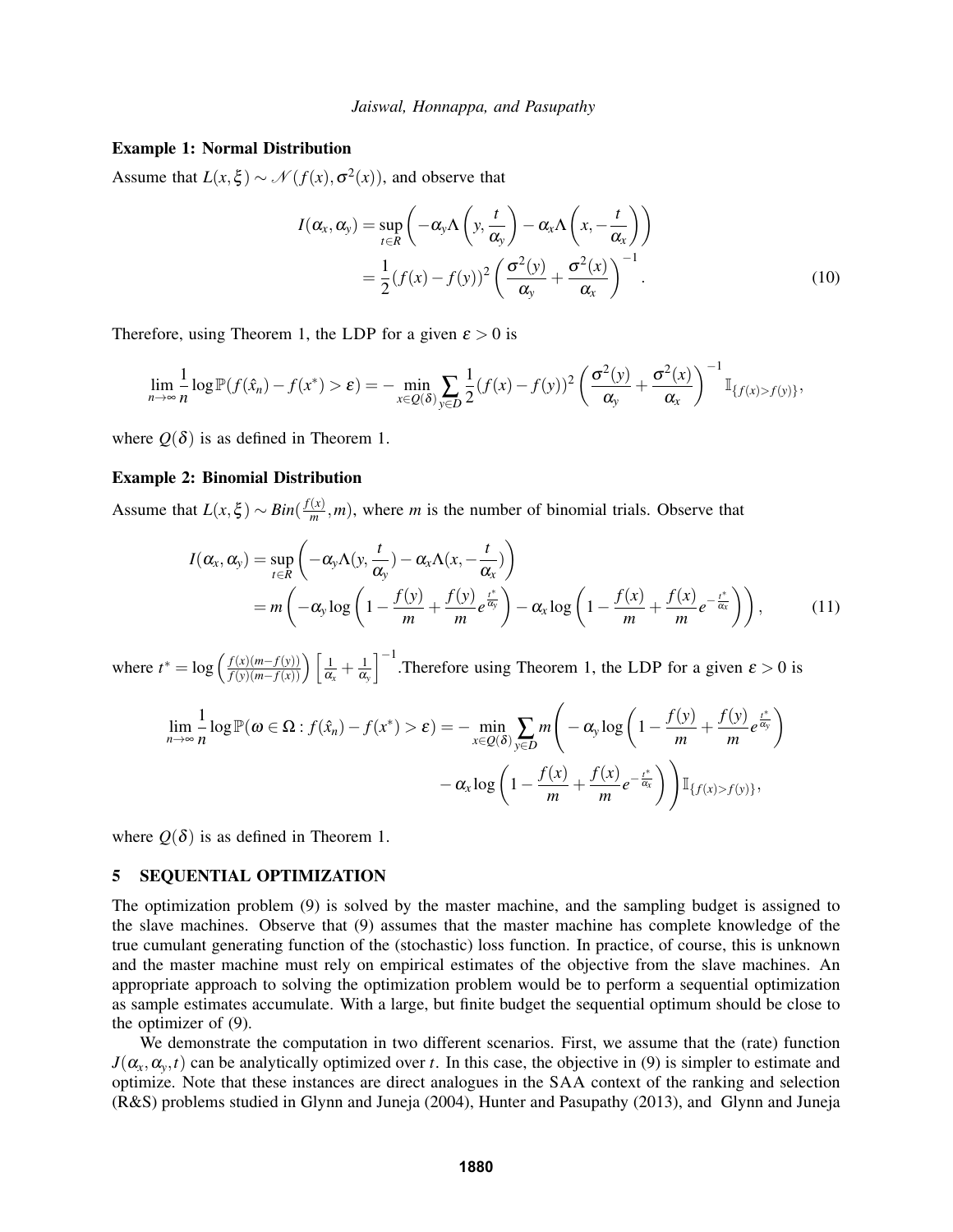(2018). To deal with these types of problems, we present Algorithm 1 below, that parallels Hunter and Pasupathy (2013) Algorithm 2.

Second, in many applications of SAA, the optimization of  $J(\cdot, \cdot, t)$  must be carried out numerically since closed forms are not available. These instances are far more complicated than the straightforward R&S analogues considered above, as the geometry of the loss function now plays a prominent role. Algorithm 2 below exploits an *expectation-maximization* (EM) type iterative structure to recursively compute the optimal allocation efficiently.

Of course, in either scenario, the rate functions and objectives must be estimated by Monte Carlo sampling at the slave machines. Let  $\hat{J}(\alpha_x, \alpha_y, t) := \alpha_y \hat{\Lambda}\left(y, \frac{t}{\alpha}\right)$ α*y*  $\int + \alpha_x \hat{\Lambda} \left( x, -\frac{t}{\alpha} \right)$ α*x* ), where  $\hat{\Lambda}\left(x,\frac{t}{\alpha}\right)$ α*x*  $):=$  $(\lfloor n\alpha_x \rfloor)^{-1} \sum_{i=1}^{\lfloor n\alpha_x \rfloor}$  $\frac{\lfloor n\alpha_x \rfloor}{i=1}$  exp  $\left(\frac{t}{\alpha}\right)$  $\frac{d}{dx}L(x,\xi_i^x)$  is the natural empirical estimator of the log moment generating function. We also define the set  $\hat{Q}(\delta) = \{x \in D : \hat{f}(x) > \hat{f}(x^*) + \varepsilon\}$ , for a given  $\varepsilon > 0$ . In the remainder of this section, we assume a fixed  $\varepsilon > 0$ . Let  $\hat{\alpha}_x(n)$  represent the estimated allocation at location  $x \in D$  with total sampling budget *n*. We define the *optimality gap* of the estimator as

$$
OG(n):=\sum_{x\in D}|\hat{\alpha}_x^{(n)}-\alpha_x|,
$$

where  $\alpha_x$  is the 'true' optimal linear allocation obtained by solving (9).

### 5.1 Optimization with Closed-forms

Consider situations where the 'inner' optimization  $\sup_{t\in\mathbb{R}} J(\alpha_x, \alpha_y, t)$  *x*, *y* ∈ *D* can be completed in closed form analytically. For instance, in Examples 1 and 2 above closed forms were derived for cases where the loss functions at each of the design points are Gaussian and binomially distributed (respectively). Let  $\hat{I}(\cdot,\cdot)$  represent the Monte Carlo estimate of this closed form, which will require estimation of the mean and (possibly) the variance. Algorithm 1 proceeds iteratively by estimating the optimal allocation while accumulating more and more samples at each iteration. This method parallels Algorithm 2 in Hunter and Pasupathy (2013).

| Table 1: Algorithm 1. |  |  |
|-----------------------|--|--|
|-----------------------|--|--|

| Step $0$              | Initialize pilot sample $n_x^{(0)} = N^0$ at each $x \in D$ .                                                                                                                                                       |
|-----------------------|---------------------------------------------------------------------------------------------------------------------------------------------------------------------------------------------------------------------|
| For each $k \geq 0$ : |                                                                                                                                                                                                                     |
| Step 1                | Generate $n_x^{(k)}$ i.i.d. samples at each $x \in D$ .                                                                                                                                                             |
|                       | Compute $\hat{I}(\alpha_x, \alpha_y) \forall x, y \in D$ , $\hat{f}(x) \forall x \in D$ and $\hat{Q}(\delta)$ using all $\sum_{i=0}^{k} n_x^{(i)}$ samples.                                                         |
| Step 2                | Compute $(\alpha_x^{(k+1)}, x \in D) = \underset{\{\alpha_x, x \in D\}}{\arg \max} \min_{\{x \in \hat{\mathcal{Q}}(\delta)\}} \sum_{y \in D} \hat{I}(\alpha_x, \alpha_y) \mathbb{I}_{\{\hat{f}(x) > \hat{f}(y)\}}.$ |
|                       | Generate $T_j \ \forall j = \{1, 2, \dots N\}$ , where $T_j$ has empirical distribution with probability                                                                                                            |
|                       | $\alpha_x^{(k+1)}$ on support $x \in D$ . Set $n_x^{(k+1)} = \sum_{i=1}^N \mathbb{I}_{\{T_i = x\}} \ \forall x \in D$ .                                                                                             |
| Step 3                | Repeat Steps 1 and 2, until sampling budget exhausts.                                                                                                                                                               |

Observe that the algorithm runs until the sampling budget is exhausted with no guarantees on convergence to the true optimal allocation rule. Consistency results from Hunter and Pasupathy (2013) and Glynn and Juneja (2004) imply that with a large, but finite budget the allocation obtained at the end of the procedure should closely match the optimal linear allocation rule.We now illustrate the algorithm by running through a couple of examples.

**Gaussian Loss:** For simplicity we assume that the variances  $\sigma^2(x)$   $\forall x \in D$  are known, and the mean value at each of the design points is estimated using the natural estimator.

The choice of  $\delta$  determines the error tolerance, and affects the allocation budget. Figure 1(a) depicts a case where  $\delta$  is much smaller than the resolution of the grid. In this case, both the true allocation and the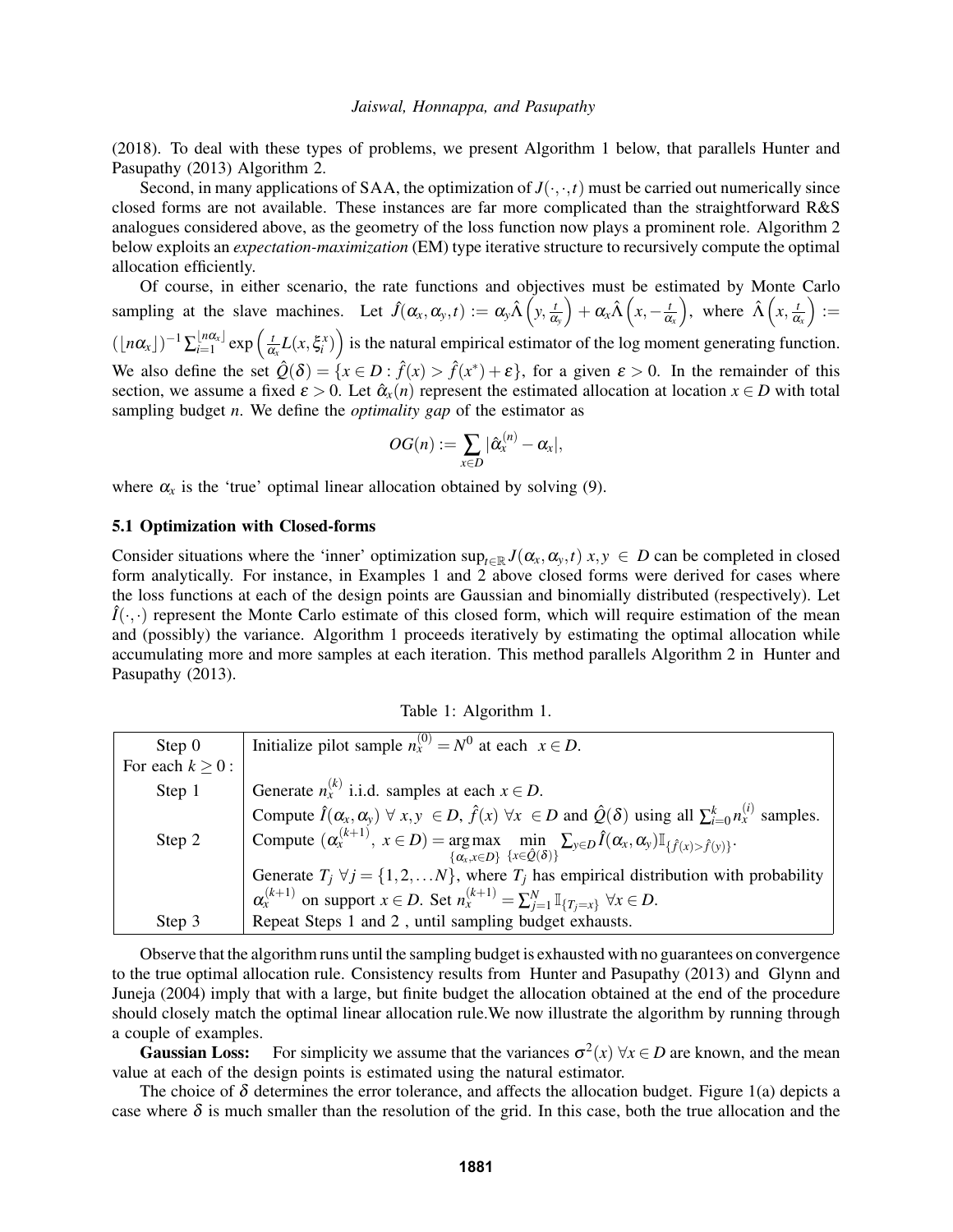estimated allocation place much of the sampling effort near the optimizer. On the other hand, when  $\delta$  is of the order of the grid resolution, Figure 1(b) demonstrates that both the true and the estimated allocations expend substantial sampling efforts near the "boundary" of the sets  $Q(\delta)$  and  $\hat{Q}(\delta)$  respectively. Figure 2 illustrates that in both the cases, optimality gap appears to converge, but with large variance.



Figure 1: Approximate and true allocations with Gaussian distributed loss functions. Total sampling budget  $n = 4600$ ,  $|D| = 46$  and averaged over 50 sample paths.



Figure 2: Sample quantile of Optimality Gap for Gaussian distributed loss functions for 50 Sample paths. Total sampling budget  $n = 4600$ ,  $|D| = 46$ .

Binomial Loss: Next, in the case of the binomially distributed loss function, it suffices to compute the objective value  $\hat{f}(x)$  using the natural, plug-in estimator for (11). Our observations here parallel the Gaussian case.

### 5.2 Optimization without Closed-forms

It is rare to place explicit distributional assumptions on the loss function at different design points in the grid, and typical stochastic programming models assume regularity conditions on the loss function  $L(\cdot, \cdot)$  and stochasticity conditions on  $\xi$ . The distributional conditions are then consequences of these two ingredients. In general, then, it is highly unlikely that there exists a closed form for the optimization sup<sub>t∈R</sub>  $J(\cdot, \cdot, t)$ , and the optimization must be carried out numerically on a Monte Carlo estimate  $\hat{J}(\cdot,\cdot,t)$ .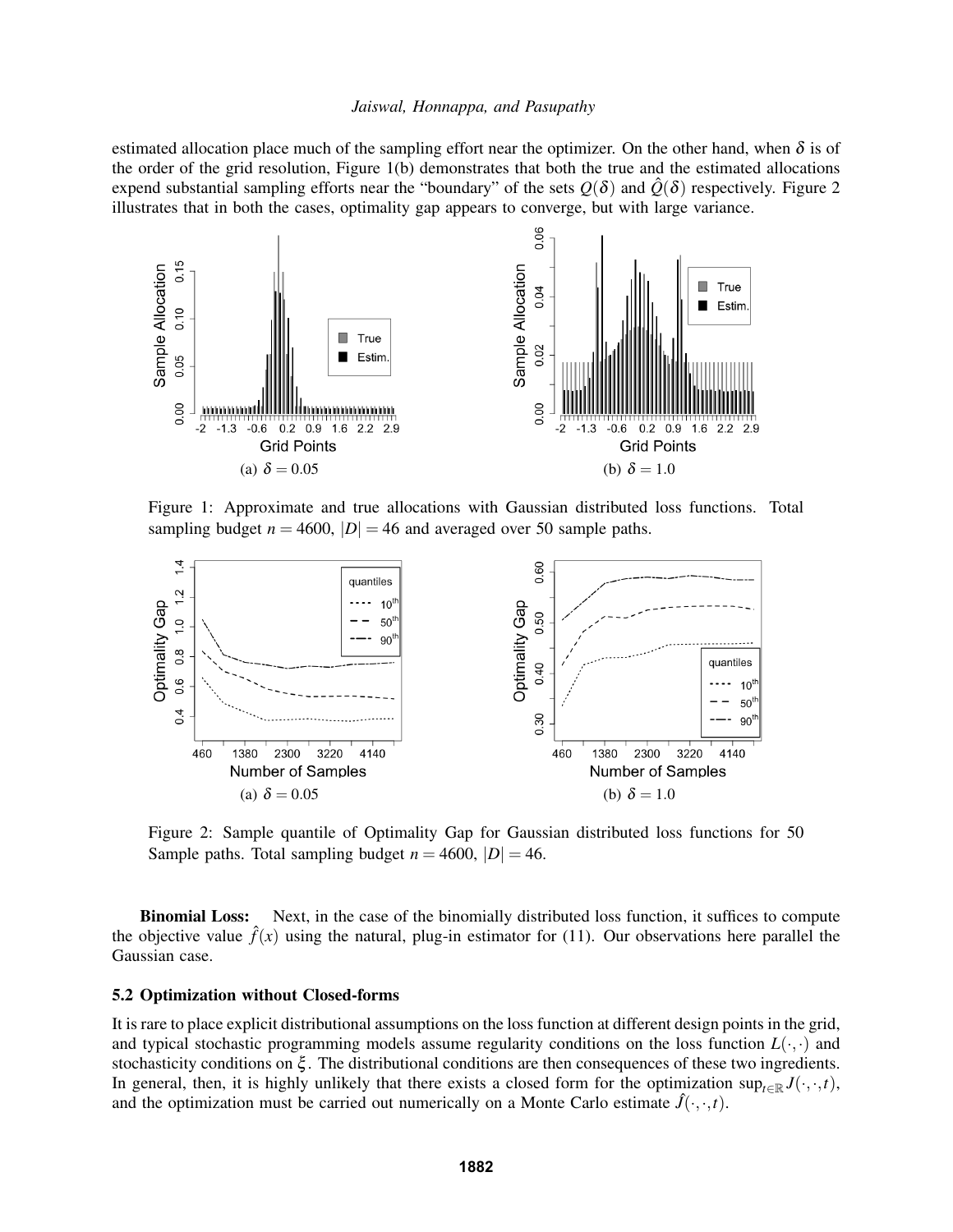As noted before, Algorithm 1 has no guarantees on convergence within a fixed number of iterations, since it is only running till the sampling budget is exhausted. On the other hand, there are many applications of SAA where it is useful to run the algorithm till convergence. For instance, in data-driven applications, it may be possible to obtain *n* samples repeatedly from a simulator, or by bootstrap sampling of a given dataset. To handle such situations we propose a second iterative algorithm that is expectation-maximization (EM) like, and proceeds in two iterative steps. In step one, for a fixed linear allocation rule  $(\alpha_x, x \in D)$ , we compute  $\hat{J}(\alpha_x, \alpha_y, t)$  for every  $x, y \in D$  and identify the optimal  $t(x, y)$ . In step two, we compute an allocation using the objective in 9 albeit with  $I(\alpha_x, \alpha_y, t(x, y))$  from step one. These two steps are iterated till there is no improvement in the allocation in step two. The following display summarizes the algorithm.

|  |  | Table 2: Algorithm 2. |  |
|--|--|-----------------------|--|
|--|--|-----------------------|--|

| Step $0$              | Fix $(\alpha_x^{(0)}, x \in D)$ , where $\alpha_x^{(0)} \in [0,1]$ and $\sum_{x} \alpha_x^{(0)} = 1$ .                                                                                                                           |
|-----------------------|----------------------------------------------------------------------------------------------------------------------------------------------------------------------------------------------------------------------------------|
| For each $k \geq 0$ : |                                                                                                                                                                                                                                  |
| Step 1                | Generate $T_i \forall j = \{1, 2, , n\}$ , where $T_i$ has empirical distribution with probability                                                                                                                               |
|                       | $\alpha_x^{(k)}$ on support $x \in D$ . Set $n_x^{(k)} = \sum_{i=1}^n \mathbb{I}_{\{T_i = x\}} \ \forall x \in D$ .                                                                                                              |
|                       | Generate $n_x^{(k)}$ i.i.d. random samples at each $x \in D$ .                                                                                                                                                                   |
|                       | Compute $t^{(k)}(x, y) = \arg \sup_{t \in \mathbb{R}} \hat{J}(\alpha_x^{(k)}, \alpha_y^{(k)}, t)$ for all $x, y \in D$ , and                                                                                                     |
|                       | Compute $\hat{f}(x)$ for all $x \in D$ and $\hat{Q}(\delta)$ using all $\sum_{i=0}^{k} n_x^{(i)}$ samples.                                                                                                                       |
| Step 2                | Compute $(\alpha_x^{(k+1)}, x \in D) \in \underset{\{\alpha_x, x \in D\}}{\arg \max} \underset{x \in \hat{Q}(\delta)}{\min} \sum_{y \in D} \hat{I}(\alpha_x, \alpha_y, t^{(k)}(x, y)) \mathbb{I}_{\{\hat{f}(x) > \hat{f}(y)\}}.$ |
|                       |                                                                                                                                                                                                                                  |
| Step 3                | Repeat Step 1 and 2, until $(\alpha_x^{(k)}, x \in D)$ converges.                                                                                                                                                                |

Note that we assume that the sampling budget *n* is fixed, and allow the algorithm to produce *n* samples on each iteration. It is possible to couple the iterative scheme to the sampling budget by fixing the number of iterations *a priori* to  $K = \lfloor n * \gamma \rfloor$ , where  $\gamma \in [0,1]$  is fixed. At the *k*th iteration,  $\sum_{i=0}^{k} \alpha_{x}^{(i)} K$  samples is generated at sample point  $x \in D$ . In this case, the algorithm terminates once *K* iterations have been completed.

Mean-squared Error Consider a squared error loss, widely used in empirical risk minimization of machine learning models, where  $L(x,\xi) := (x - \xi)^2$ . For simplicity, we assume that the design space is one dimensional and that  $\xi$  is Gaussian.

Observe that the estimated allocation is quite close to the true allocation, even in this case (see Figure 3). Significant budget allocations are once again made in the vicinity of the boundary of  $Q(\delta)$ . Figure 4 on the other hand, amply demonstrates that while the estimators are consistent with a large budget "on average" as demonstrated by the 50th percentile lines, there is significant variance in the optimality gap even at large sample values as shown by the spread between the 90th and 10th percentiles.

# 6 CONCLUSIONS AND FUTURE DIRECTIONS

We study the problem of optimally allocating a sampling budget in order to compute a sample average approximation (SAA) of the solution of a single-stage stochastic program. Under a fixed finite discretization of the design space (or 'grid'), we first establish a large deviations principle satisfied by the regret, defined as  $f(\hat{x}_n) - f(x^*)$ , where  $f(\cdot)$  is the true objective,  $\hat{x}_n$  is the SAA estimate of the optimizer and  $x^*$  the true optimizer. Next, we identify a constraint maximization problem, whose solution identifies an optimal linear allocation rule that maximizes the decay rate of the likelihood of identifying an incorrect optimal design point, in the limit of a large sampling budget. Finally, we designed two different algorithms to sequentially implement this optimization.

The developments in this paper lead to multiple important and open problems, relevant to both simulation optimization and machine learning more broadly. First, our current treatment of the regret effectively assumes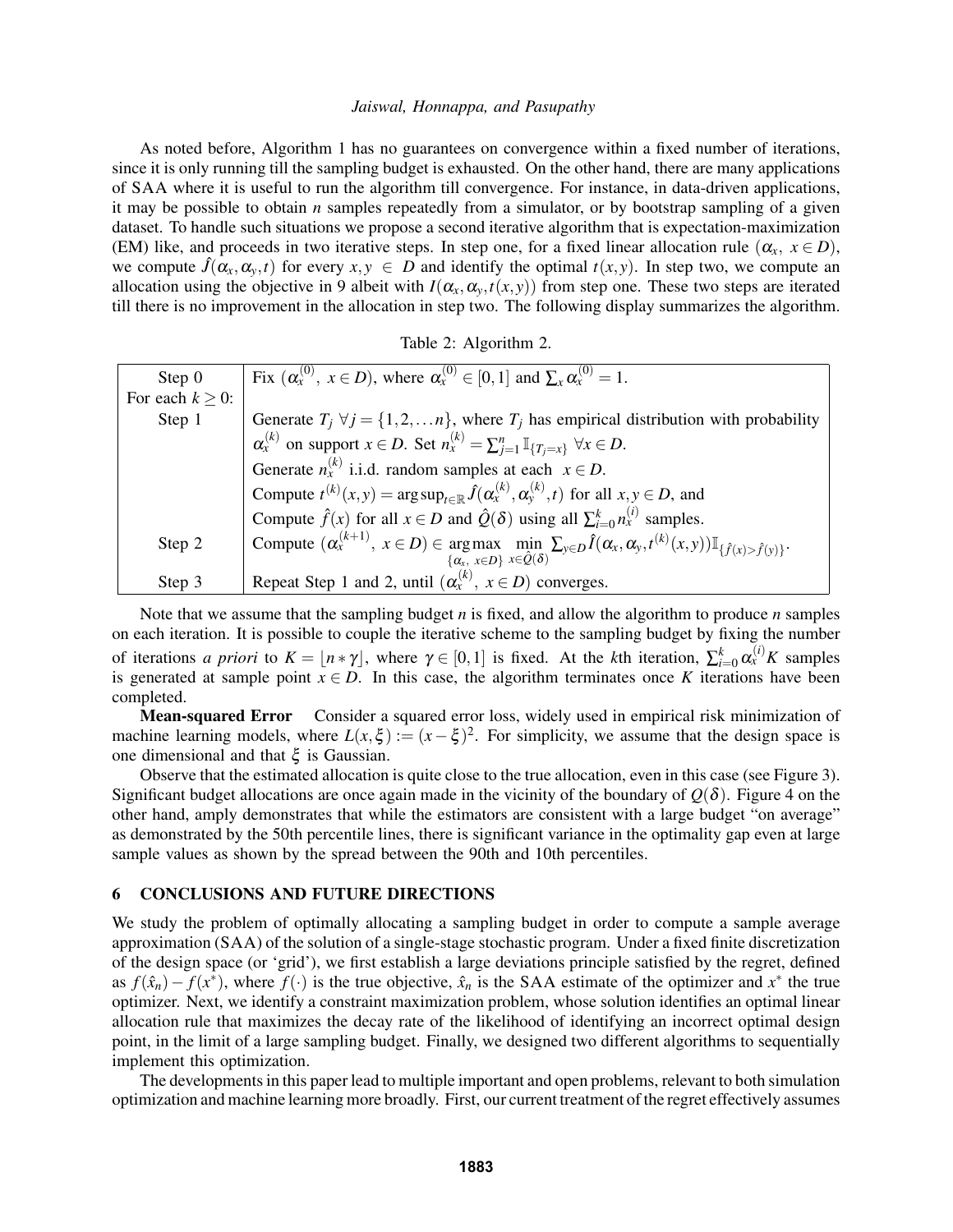

Figure 3: Approximate and true allocations for squared loss with Gaussian random samples. Sample at each iteration  $n = 460$ ,  $|D| = 46$  and averaged over 30 sample paths.



Figure 4: Sample quantile of Optimality Gap for squared loss functions with Gaussian random samples for 30 Sample paths.  $|D| = 46$ .

that the grid is fixed. An important question is how the grid size affects the large deviations rate function. In particular, it can be easily seen that when the grid has the cardinality of the continuum, the rate function does not exist. On the other hand, there is definite benefit in scaling the grid size with the sampling budget. How should this be done to obtain a large deviations principle in the limit?

Second, while results in Glynn and Juneja (2004) and Hunter and Pasupathy (2013) can be straightforwardly adapted to establish consistency of the sequentially estimated allocation rule, the efficiency of the estimator is unknown. In particular, we conjecture that the rate function estimators used are highly inefficient. This follows from the fact that we use the canonical estimator for the cumulant generating function, and it is conjectured that the latter estimators are heavy-tailed (Glynn and Juneja 2011). On the other hand, we are really only interested in the accuracy of the estimated objective in the vicinity of the true optimizer, and not the global accuracy. Closer to the optimizer, and in the large sampling budget limit, we conjecture that it is possible to use fewer moments to accurately estimate the rate function, leading to substantial improvements in efficiency.

Third, note that the algorithms designed here are not dimension free, and we conjecture that even with strictly convex objective functions *f* they will not scale well. We postulate that it is possible to combine (9)